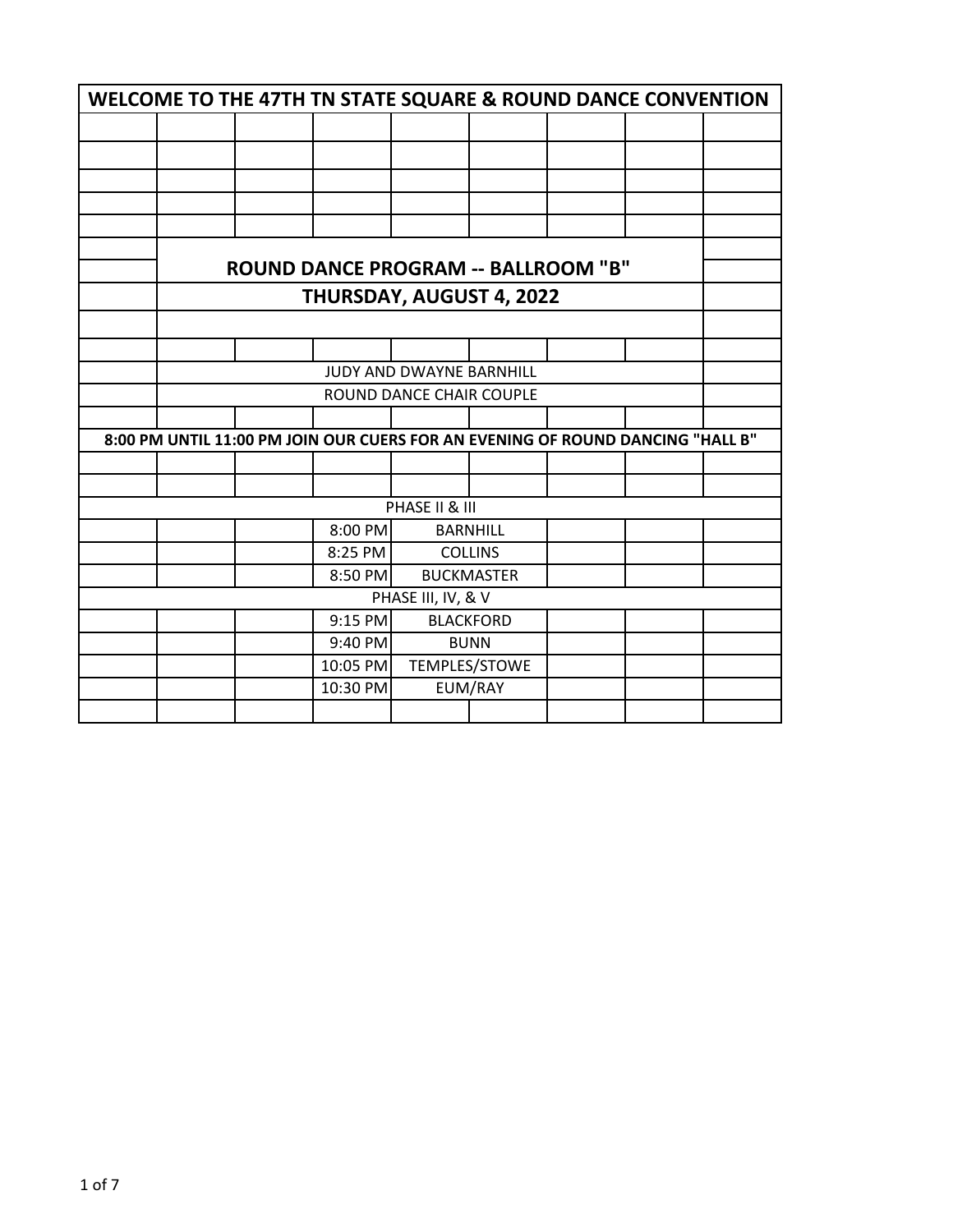|                 |                                           |                         |                |             | 47TH TN STATE SQUARE & ROUND DANCE CONVENTION -- ROUND DANCE PROGRAM -- FRIDAY, AUG. 5, 2022, BALLROOM "B" |               |           |
|-----------------|-------------------------------------------|-------------------------|----------------|-------------|------------------------------------------------------------------------------------------------------------|---------------|-----------|
| <b>TIME</b>     | <b>CUER</b><br><b>TEACH</b>               | PHASE                   | RHYTHM         | <b>TIME</b> | SONG TITLE (CHOREOGRAPHER)<br><b>CUER</b>                                                                  | <b>PHASE</b>  | RHYTHM    |
|                 | 10:00 AM Warm Up Rounds                   | <b>VARIOUS</b>          | <b>VARIOUS</b> |             | 8:55 PM Earle & Carol Collins                                                                              |               |           |
|                 | <b>Barnhill/Angress</b>                   |                         |                |             | Teach C                                                                                                    | $III+$        |           |
|                 | 11:00 AM Clinic "Heel Turns"              | III-IV                  |                |             | Feed The Birds (Buck)                                                                                      | $III+2$       | <b>WZ</b> |
|                 | Barbara & Wayne Blackford                 |                         |                |             | No Matter What (Collins)                                                                                   | $III+1$       | <b>BL</b> |
| 12:00 PM BREAK  |                                           |                         |                |             | You Make My Pants  & Dance (Hixson)                                                                        | $IV+2$        | JV.       |
|                 |                                           |                         |                |             | Carnival (Rumble)                                                                                          | $IV+1$        | <b>RB</b> |
| 1:00 PM Teach A |                                           | IV                      |                |             | Cuer's Choice                                                                                              |               |           |
|                 | Tim Eum & Shirley Ray                     |                         |                |             | 9:20 PM Matt Temples & Ramona Stowe                                                                        |               |           |
|                 | 2:00 PM Teach B                           | $\mathbf{II}$           |                |             | Serene (Nelson)                                                                                            | $III+1$       | WZ        |
|                 | Judy & Dwayne Barnhill                    |                         |                |             | Almost Jamaica (Juhala)                                                                                    | $III+1$       | CН        |
|                 | 3:00 PM Teach C                           | Ш                       |                |             | Wanta Quickstep (Palmquist)                                                                                | $III+1$       | QS        |
|                 | Earle & Carol Collins                     |                         |                |             | Sam's New Pants (Finch)                                                                                    | $IV+1+1$      | FT        |
|                 | 4:00 PM Request Rounds (Ballroom "B")     | $\overline{IV}$ , V, VI | VARIOUS        |             | A Thousand Years (Armstrong)                                                                               | $IV+1$        | <b>RB</b> |
|                 | Bunn/Temples/Brown                        |                         |                |             | Cuer's Choice                                                                                              |               |           |
|                 | 4:00 PM Request Rounds (Ballroom "C")     | 8                       | VARIOUS        |             | 9:45 PM Sandra & Gunter Hirschler                                                                          |               |           |
|                 | Pabst/Buckmaster                          |                         |                |             | Any Dream Foxtrot (Pinks)                                                                                  | $III+1$       | FT.       |
| 5:00 PM BREAK   |                                           |                         |                |             | Ob-La-Di Ob-La-Da (Rumble)                                                                                 | $III+1$       | CH        |
|                 |                                           |                         |                |             | Watermark 4 (Brewer)                                                                                       | IV            | <b>WZ</b> |
|                 | EVENING PROGRAM - BALLROOM "B"            |                         |                |             | Colours Rumba (Spence)                                                                                     | IV            | <b>RB</b> |
| <b>TIME</b>     | <b>CUER</b><br>SONG TITLE (CHOREOGRAPHER) | PHASE                   | RHYTHM         |             | <b>White Sport Coat (Lefeavers)</b>                                                                        | $IV+1$        | FT.       |
|                 | 7:15 PM Dena McConnell                    |                         |                |             | Cuer's Choice                                                                                              |               |           |
|                 | Thanks For The Memory (Hilton)            | $III+2$                 | FT             |             | 10:10 PM Doug & Cheryel Byrd                                                                               |               |           |
|                 | Senorita (Fulaytar/Peppin)                | $III + 2 + 1$           | RB             |             | Life Is A Slow Dance (Worlock)                                                                             | $IV+2$        | WZ        |
|                 | God Blessed Texas (Parker)                | $III+1$                 | JV/TS          |             | Beyond the Sea III (Byrd)                                                                                  | $III+2$       | FT        |
|                 | Coney Island (Gloodt)                     | IV                      | WZ             |             | All Fall Down (Nelson)                                                                                     | $III+2$       | <b>BL</b> |
|                 | Dance With Ya (Parker)                    | $IV+2$                  | <b>CH</b>      |             | Lola Wants You (Kincaid)                                                                                   | $III+2$       | TG/TS     |
|                 | Cuer's Choice                             |                         |                |             | Cuando Me Enamoro (Gloodt)                                                                                 | $IV+1$        | <b>RB</b> |
|                 | 7:40 PM Jerry Buckmaster & Zodie Reigel   |                         |                |             | Cuer's Choice                                                                                              |               |           |
|                 | All I Ask Of You (Drake)                  | $III+1$                 | RB             |             | 10:35 PM Pauline Angress & Tom Miller                                                                      |               |           |
|                 | If I Could Write A Song (Scherrer)        | Ш                       | FT.            |             | Come By The Hills (Molitoris/Firstenburg)                                                                  | $III+2$       | <b>WZ</b> |
|                 | Maria Elena Bolero (Palenchar)            | $III+2$                 | <b>BL</b>      |             | I'm Alive (Renauld)                                                                                        | IV            | CH/FT     |
|                 | The Spinning Wheel (Smith)                | IV                      | <b>WZ</b>      |             | Aladdin (Kincaid)                                                                                          | $III + 2 + 1$ | <b>RB</b> |
|                 | Sugar Sugar (Worlock)                     | $IV+2$                  | <b>CH</b>      |             | Legends of the Fall (Gloodt)                                                                               | $IV+2$        | WZ        |
|                 | Cuer's Choice                             |                         |                |             | El Reloj (Trankel/Gilder)                                                                                  | $IV+1$        | BL        |
|                 | 8:05 PM Tim Eum & Shirley Ray             |                         |                |             | Cuer's Choice                                                                                              |               |           |
|                 | Teach A                                   | $IV+1$                  |                |             |                                                                                                            |               |           |
|                 | A Guy Is A Guy (Preskitt)                 | $V + 0 + 1$             | JV             |             |                                                                                                            |               |           |
|                 | Snow Blossom (Rumble)                     | Ш                       | <b>WZ</b>      |             |                                                                                                            |               |           |
|                 | Black Horse & Cherry Tree Cha (Hattrick)  | $III+1$                 | <b>CH</b>      |             |                                                                                                            |               |           |
|                 | The Alligator Stroll (Gloodt)             | $IV+2+3$                | WC             |             |                                                                                                            |               |           |
|                 | Cuer's Choice                             |                         |                |             |                                                                                                            |               |           |
|                 | 8:30 PM Tom & Cindy Bunn                  |                         |                |             |                                                                                                            |               |           |
|                 | Night Waves (Kenny)                       | $III+1$                 | RB             |             |                                                                                                            |               |           |
|                 | Mambo Jack (Kincaid)                      | $III+2$                 | MB             |             |                                                                                                            |               |           |
|                 | Uptown III (Gloodt)                       | $III+2$                 | JV             |             |                                                                                                            |               |           |
|                 | No Walls (Worlock)                        | $IV+2$                  | WZ             |             |                                                                                                            |               |           |
|                 | Only You Foxtrot (Rotscheid)              | $IV+2$                  | FT             |             |                                                                                                            |               |           |
|                 | Cuer's Choice                             |                         |                |             |                                                                                                            |               |           |
|                 |                                           |                         |                |             |                                                                                                            |               |           |
|                 |                                           |                         |                |             |                                                                                                            |               |           |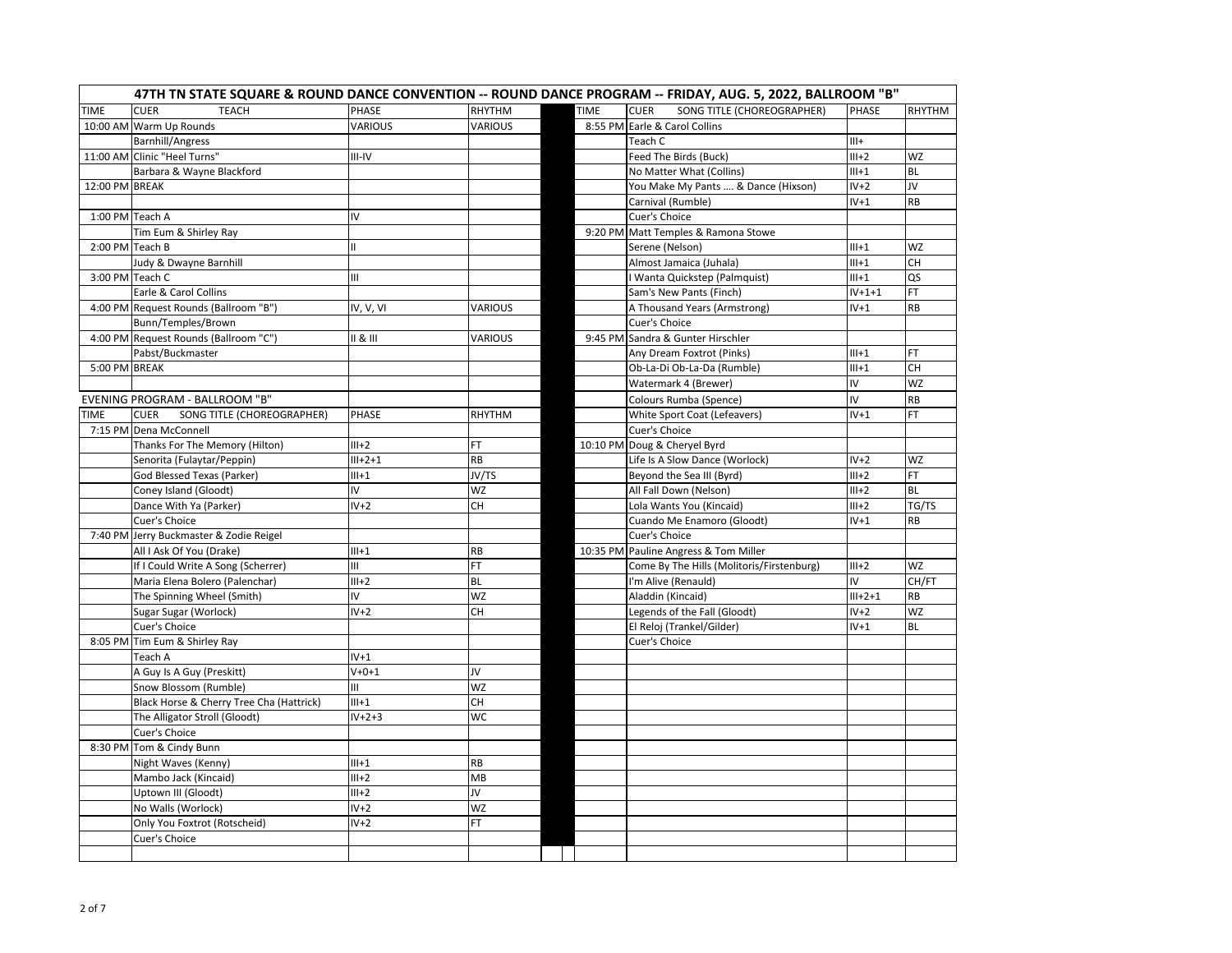| 47TH TENNESSEE STATE SQUARE & ROUND DANCE CONVENTION |                            |                                      |                        |               |               |           |  |  |  |
|------------------------------------------------------|----------------------------|--------------------------------------|------------------------|---------------|---------------|-----------|--|--|--|
| FRIDAY, AUGUST 5, 2022, PLUS HALL PROGRAM            |                            |                                      |                        |               |               |           |  |  |  |
|                                                      |                            |                                      |                        |               |               |           |  |  |  |
|                                                      | <b>ROUND DANCE PROGRAM</b> |                                      |                        |               |               |           |  |  |  |
|                                                      |                            | FRIDAY NIGHT PLUS HALL "BALLROOM A"  | <b>PHASE</b>           | <b>RHYTHM</b> |               |           |  |  |  |
| 7:30 PM                                              |                            |                                      | <b>Pauline Angress</b> |               |               |           |  |  |  |
|                                                      |                            | Dance with the One (Koozer)          |                        | $\mathbf{H}$  | <b>TS</b>     |           |  |  |  |
|                                                      |                            | Heaven with You (Goodson)            |                        |               | $II + 2$      | <b>WZ</b> |  |  |  |
| 8:00 PM                                              |                            |                                      | <b>Judy Barnhill</b>   |               |               |           |  |  |  |
|                                                      | Teach B                    |                                      |                        |               | $\mathbf{I}$  | <b>TS</b> |  |  |  |
|                                                      |                            | Judy's Black Coffee (Barnhill)       |                        |               | III           | <b>RB</b> |  |  |  |
| 8:30 PM                                              |                            |                                      | Doug Byrd              |               |               |           |  |  |  |
|                                                      |                            | Last Night Cha (Speranzo)            |                        |               | $III + I$     | <b>CH</b> |  |  |  |
|                                                      |                            | You Raise Me Up (Byrd)               |                        |               | $   +  $      | <b>WZ</b> |  |  |  |
| 9:00 PM                                              |                            |                                      | Jerry Buckmaster       |               |               |           |  |  |  |
|                                                      |                            | An Old Cowhand (Buckmaster/Reigel)   |                        |               | $\mathbf{I}$  | <b>TS</b> |  |  |  |
|                                                      |                            | Street of Laredo (Watanabe)          |                        |               | $\mathsf{II}$ | <b>WZ</b> |  |  |  |
| 9:30 PM                                              |                            |                                      | Don Brown              |               |               |           |  |  |  |
|                                                      |                            | Midnight in Moscow(Scott)            |                        |               | $II + 2$      | <b>TS</b> |  |  |  |
|                                                      | Hitchhike (Norris)         |                                      |                        |               | III           | <b>CH</b> |  |  |  |
| 10:00 PM                                             |                            |                                      | Dena McConnell         |               |               |           |  |  |  |
|                                                      | Heart Waltz (Seurer)       |                                      |                        |               | $\mathbf{I}$  | <b>WZ</b> |  |  |  |
|                                                      |                            | I Saw Linda Yesterday (Brown)        |                        |               | $\mathbf{I}$  | <b>TS</b> |  |  |  |
| 10:30 PM                                             |                            |                                      | <b>Carol Pabst</b>     |               |               |           |  |  |  |
|                                                      |                            | Sound of Silence (Buckmaster/Reigel) |                        | $III + 2$     | <b>RB</b>     |           |  |  |  |
|                                                      |                            | This Is Our Dance (Borengasser)      |                        |               | $III + 2$     | <b>WZ</b> |  |  |  |
|                                                      |                            |                                      |                        |               |               |           |  |  |  |
|                                                      |                            |                                      |                        |               |               |           |  |  |  |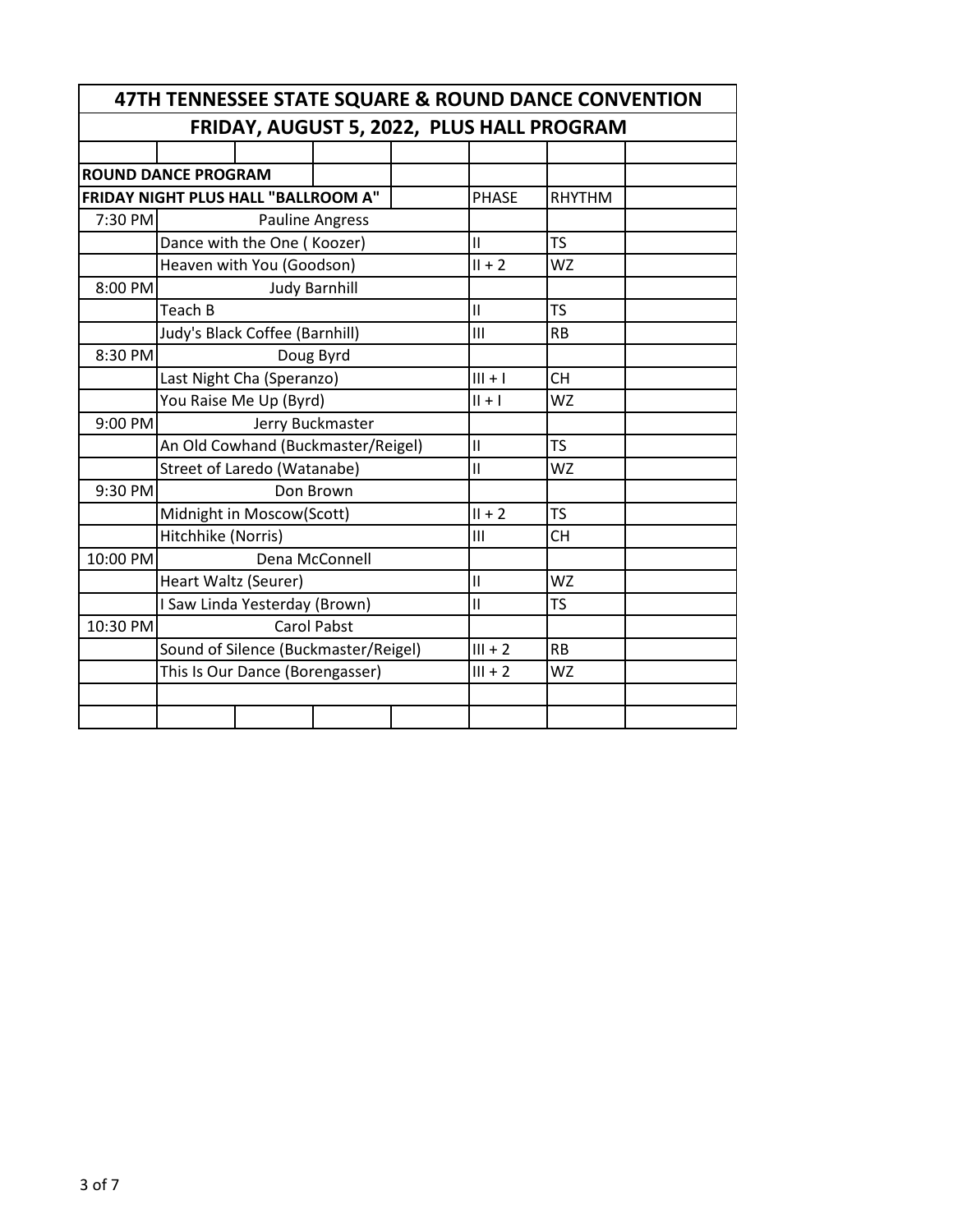| 47th TN STATE SQUARE & ROUND DANCE CONVENTION - ROUND DANCE PROGRAM - SATURDAY, AUG. 6, 2022, BALLROOM "B" |                                           |              |               |             |                                           |               |                 |  |
|------------------------------------------------------------------------------------------------------------|-------------------------------------------|--------------|---------------|-------------|-------------------------------------------|---------------|-----------------|--|
| <b>TIME</b>                                                                                                | <b>CUER</b><br><b>TEACH</b>               | <b>PHASE</b> | <b>RHYTHM</b> | <b>TIME</b> | <b>CUER</b><br>SONG TITLE (CHOREOGRAPHER) | <b>PHASE</b>  | <b>RHYTHM</b>   |  |
|                                                                                                            | 10:00 AM Intro to Cha                     |              |               |             | 8:55 PM Matt Temples & Ramona Stowe       |               |                 |  |
|                                                                                                            | Jerry Buckmaster & Zodie Reigel           |              |               |             | Teach E                                   | IV.           |                 |  |
| 11:00 AM Teach D                                                                                           |                                           | Ē            |               |             | <b>Black Coffee (Stowe/Temples)</b>       | $V+2$         | <b>RB</b>       |  |
|                                                                                                            | Barbara & Wayne Blackford                 |              |               |             | Trust In Me (Parker)                      | $III+1$       | TG              |  |
| 12:00 PM BREAK                                                                                             |                                           |              |               |             | Welcome to New York (Preskitt)            | $III + 1 + 1$ | CH/RB           |  |
|                                                                                                            |                                           |              |               |             | Out of Africa (Shibata)                   | IV            | WZ              |  |
| 1:00 PM Teach E                                                                                            |                                           | IV           |               |             | Cuer's Choice                             |               |                 |  |
|                                                                                                            | Matt Temples & Ramona Stowe               |              |               |             | 9:20 PM Sandra & Gunter Hirschler         |               |                 |  |
| 2:30 PM Teach F                                                                                            |                                           | IV           |               |             | Adagio (Speranzo)                         | $III+2$       | WZ              |  |
|                                                                                                            | Tom & Cindy Bunn                          |              |               |             | Crush On You (Parker)                     | Ш             | JV              |  |
|                                                                                                            |                                           |              |               |             | Over The Rainbow (Lankuttis)              | Ш             | <b>RB</b>       |  |
|                                                                                                            |                                           |              |               |             | Uptown Funk (Gibson)                      | V             | CH              |  |
|                                                                                                            | 4:00 PM REQUEST ROUNDS (BALLROOM "B")     | IV, V, VI    | VARIOUS       |             | Am I Blue (Slater)                        | $IV+2$        | FT.             |  |
|                                                                                                            | Angress/Byrd/Eum                          |              |               |             | Cuer's Choice                             |               |                 |  |
| 5:00 PM BREAK                                                                                              |                                           |              |               |             | 9:45 PM Tim Eum & Shirley Ray             |               |                 |  |
|                                                                                                            |                                           |              |               |             | <b>Black Satin (Gloodt)</b>               | $IV+2+1$      | JV              |  |
|                                                                                                            | EVENING PROGRAM - BALLROOM "B"            |              |               |             | Flim Flam Man (Scherrer)                  | $III+1$       | FT.             |  |
| TIME                                                                                                       | <b>CUER</b><br>SONG TITLE (CHOREOGRAPHER) | <b>PHASE</b> | RHYTHM        |             | Girl Crush (Ahart)                        | $IV+1+1$      | ST              |  |
|                                                                                                            | 7:40 PM Jerry Buckmaster & Zodie Reigel   |              |               |             | Curame (Foral)                            | $IV+1+1$      | $\overline{CH}$ |  |
|                                                                                                            | Milica (Tikkanen)                         | IV           | FT/TS         |             | Candlelight (Goss)                        | V             | <b>WZ</b>       |  |
|                                                                                                            | Esta Rumba (Barton)                       | $III+2$      | <b>RB</b>     |             | Cuer's Choice                             |               |                 |  |
|                                                                                                            | When Can I Hold You Again (Nelson)        | $III+2$      | <b>WZ</b>     |             | 10:10 PM Don Brown & Ellen Bell           |               |                 |  |
|                                                                                                            | Calendar Girl (Rotscheid)                 | $IV+1$       | JV            |             | First Flower (Nelson)                     | Ш             | WZ              |  |
|                                                                                                            | Pop Goes The Movies (Raye)                | $III+2$      | <b>MX</b>     |             | Chilly Cha (Brown)                        | $III+2$       | <b>CH</b>       |  |
|                                                                                                            | Cuer's Choice                             |              |               |             | One Call Away (Drumheller)                | $III+2$       | <b>RB</b>       |  |
|                                                                                                            |                                           |              |               |             | Donde Estas Yolanda (Parker)              | IV            | <b>MB</b>       |  |
|                                                                                                            | 8:05 PM Barbara & Wayne Blackford         |              |               |             | Cheek To Cheek (Chadd)                    | $IV+1$        | FT.             |  |
|                                                                                                            | Teach D                                   | ШL           |               |             | Cuer's Choice                             |               |                 |  |
|                                                                                                            | Walkin' & Talkin' (Parker)                | $III+2$      | JV            |             | 10:35 PM Earle & Carol Collins            |               |                 |  |
|                                                                                                            | Dancing With You (Blackford)              | IV           | FT.           |             | Blow The Wind Southerly (Gloodt)          | Ш             | WZ              |  |
|                                                                                                            | Dance With The Devil (Pelton)             | $IV+2+2$     | <b>CH</b>     |             | If (Casper)                               | $IV+1$        | <b>ST</b>       |  |
|                                                                                                            | All I Have to Do Is Dream (Rumble)        | $III+1$      | <b>RB</b>     |             | Solitude City (Gibson)                    | $IV+2+1$      | FT.             |  |
|                                                                                                            | Cuer's Choice                             |              |               |             | Evergreen (Armstrong)                     | $III+2$       | <b>RB</b>       |  |
|                                                                                                            | 8:30 PM Tom & Cindy Bunn                  |              |               |             | A Wink and A Smile III (Gloodt)           | $III+2$       | <b>FT</b>       |  |
|                                                                                                            | Teach F                                   | IV           |               |             | Cuer's Choice                             |               |                 |  |
|                                                                                                            | After Winter (Kenny)                      | $III+2$      | WZ            |             |                                           |               |                 |  |
|                                                                                                            | El Mismo Sol (Garza)                      | $III+1$      | <b>CH</b>     |             |                                           |               |                 |  |
|                                                                                                            | Summertime IV (Vogt)                      | $IV+1$       | FT.           |             |                                           |               |                 |  |
|                                                                                                            | Loving You Rumba (Foral)                  | $IV+2+1$     | <b>RB</b>     |             |                                           |               |                 |  |
|                                                                                                            | Cuer's Choice                             |              |               |             |                                           |               |                 |  |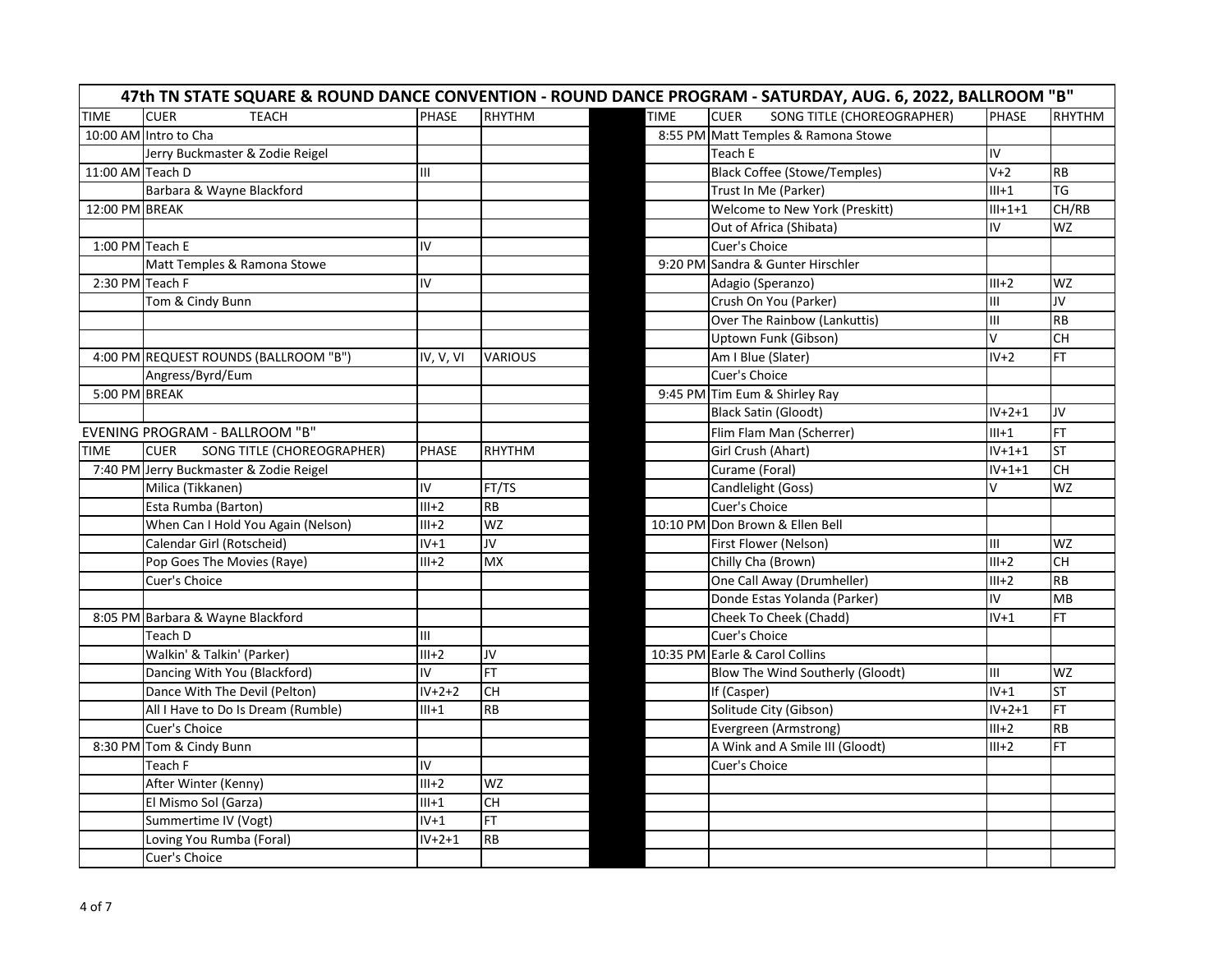| 47TH TENNESSEE STATE SQUARE & ROUND DANCE CONVENTION |                                    |                                       |                    |  |              |               |  |  |  |  |
|------------------------------------------------------|------------------------------------|---------------------------------------|--------------------|--|--------------|---------------|--|--|--|--|
| SATURDAY, AUGUST 6, 2022, PLUS HALL PROGRAM          |                                    |                                       |                    |  |              |               |  |  |  |  |
|                                                      |                                    |                                       |                    |  |              |               |  |  |  |  |
| <b>ROUND DANCE PROGRAM</b>                           |                                    |                                       |                    |  |              |               |  |  |  |  |
|                                                      |                                    | SATURDAY NIGHT PLUS HALL "BALLROOM A" |                    |  | <b>PHASE</b> | <b>RHYTHM</b> |  |  |  |  |
| 8:00 PM                                              |                                    |                                       | Earl Collins       |  |              |               |  |  |  |  |
|                                                      | Af en Af (Seurer)                  |                                       |                    |  | $\mathbf{I}$ | <b>TS</b>     |  |  |  |  |
|                                                      | Paparazzi 3 (Kincaid)              |                                       |                    |  | Ш            | CН            |  |  |  |  |
| 8:30 PM                                              |                                    |                                       | Pauline Angress    |  |              |               |  |  |  |  |
|                                                      | Lonely Drum (Seurer)               |                                       |                    |  | Ш            | <b>CH</b>     |  |  |  |  |
|                                                      |                                    | Their Hearts Are Dancing (Matthews)   |                    |  | $III + I$    | WZ            |  |  |  |  |
| 9:00 PM                                              |                                    |                                       | <b>Carol Pabst</b> |  |              |               |  |  |  |  |
|                                                      | If The Devil Danced (Wilhoit)      |                                       |                    |  | $   +  $     | TS            |  |  |  |  |
|                                                      | Tips of My Fingers (Palmquist)     |                                       |                    |  | $   +  $     | WZ            |  |  |  |  |
| 9:30 PM                                              |                                    |                                       | Dena McConnell     |  |              |               |  |  |  |  |
|                                                      |                                    | Jacalyn's Waltz (Wilhoit)             |                    |  | $\mathbf{H}$ | WZ            |  |  |  |  |
|                                                      | Neon Moon (Goods)                  |                                       |                    |  | $III + I$    | <b>RB</b>     |  |  |  |  |
| 10:10 PM                                             |                                    | <b>Judy Barnhill</b>                  |                    |  |              |               |  |  |  |  |
|                                                      | Let Me Hold You In My Arms (Heiny) |                                       |                    |  |              | WZ            |  |  |  |  |
|                                                      | Adios (Tani)                       |                                       |                    |  | $   +  $     | WZ            |  |  |  |  |
|                                                      |                                    |                                       |                    |  |              |               |  |  |  |  |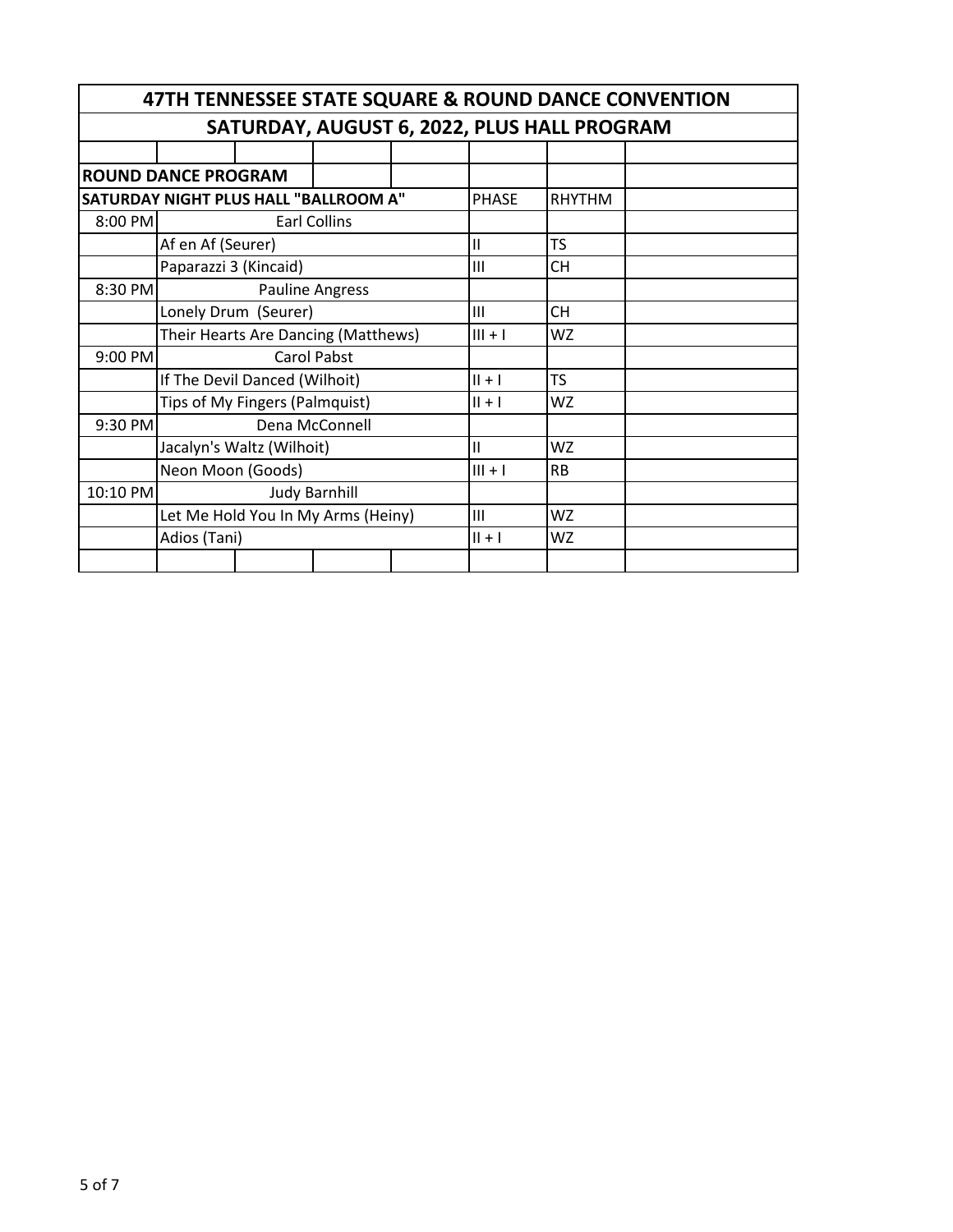| 47TH TN STATE SQUARE & ROUND DANCE CONVENTION AUGUST 4,5,6, 2022 |               |           |  |  |  |  |  |
|------------------------------------------------------------------|---------------|-----------|--|--|--|--|--|
| <b>LIST OF ROUNDS DANCES</b>                                     |               |           |  |  |  |  |  |
| 1 A Guy Is A Guy (Preskitt)                                      | $V + 0 + 1$   | JV        |  |  |  |  |  |
| 2 A Thousand Years (Armstrong)                                   | $IV+1$        | <b>RB</b> |  |  |  |  |  |
| 3 A Wink and A Smile III (Gloodt)                                | $III+2$       | <b>FT</b> |  |  |  |  |  |
| 4 Adagio (Speranzo)                                              | $III+2$       | <b>WZ</b> |  |  |  |  |  |
| 5 Adios (Tani)                                                   | $  +  $       | WZ        |  |  |  |  |  |
| 6 Af en Af (Seurer)                                              | $\mathbf{H}$  | <b>TS</b> |  |  |  |  |  |
| 7 After Winter (Kenny)                                           | $III+2$       | WZ        |  |  |  |  |  |
| 8 Aladdin (Kincaid)                                              | $III + 2 + 1$ | <b>RB</b> |  |  |  |  |  |
| 9 All Fall Down (Nelson)                                         | $III+2$       | <b>BL</b> |  |  |  |  |  |
| 10 All I Ask Of You (Drake)                                      | $III+1$       | <b>RB</b> |  |  |  |  |  |
| 11 All I Have to Do Is Dream (Rumble)                            | $III+1$       | <b>RB</b> |  |  |  |  |  |
| 12 Almost Jamaica (Juhala)                                       | $III+1$       | <b>CH</b> |  |  |  |  |  |
| 13 Am I Blue (Slater)                                            | $IV+2$        | FT        |  |  |  |  |  |
| 14 An Old Cowhand (Buckmaster/Reigel)                            | $\mathbf{H}$  | TS        |  |  |  |  |  |
| 15 Any Dream Foxtrot (Pinks)                                     | $III+1$       | <b>FT</b> |  |  |  |  |  |
| 16 Beyond the Sea III (Byrd)                                     | $III+2$       | <b>FT</b> |  |  |  |  |  |
| 17 Black Coffee (Stowe/Temples)                                  | $V+2$         | <b>RB</b> |  |  |  |  |  |
| 18 Black Horse & Cherry Tree Cha (Hattrick)                      | $III+1$       | <b>CH</b> |  |  |  |  |  |
| 19 Black Satin (Gloodt)                                          | $IV+2+1$      | JV        |  |  |  |  |  |
| 20 Blow The Wind Southerly (Gloodt)                              | Ш             | <b>WZ</b> |  |  |  |  |  |
| 21 Calendar Girl (Rotscheid)                                     | $IV+1$        | JV        |  |  |  |  |  |
| 22 Candlelight (Goss)                                            | v             | <b>WZ</b> |  |  |  |  |  |
| 23 Carnival (Rumble)                                             | $IV+1$        | <b>RB</b> |  |  |  |  |  |
| 24 Cheek To Cheek (Chadd)                                        | $IV+2$        | <b>FT</b> |  |  |  |  |  |
| 25 Chilly Cha (Brown)                                            | $III+2$       | <b>CH</b> |  |  |  |  |  |
| 26 Colours Rumba (Spence)                                        | IV            | <b>RB</b> |  |  |  |  |  |
| 27 Come By The Hills (Molitoris/Firstenburg)                     | $III+2$       | <b>WZ</b> |  |  |  |  |  |
| 28 Coney Island (Gloodt)                                         | IV            | <b>WZ</b> |  |  |  |  |  |
| 29 Crush On You (Parker)                                         | III           | JV        |  |  |  |  |  |
| 30 Cuando Me Enamoro (Gloodt)                                    | $IV+1$        | <b>RB</b> |  |  |  |  |  |
| 31 Curame (Foral)                                                | $IV+1+1$      | <b>CH</b> |  |  |  |  |  |
| 32 Dance With The Devil (Pelton)                                 | $IV+2+2$      | <b>CH</b> |  |  |  |  |  |
| 33 Dance With The One (Koozer)                                   | $\mathbf{I}$  | TS        |  |  |  |  |  |
| 34 Dance With Ya (Parker)                                        | $IV+2$        | <b>CH</b> |  |  |  |  |  |
| 35 Dancing With You (Blackford)                                  | IV            | <b>FT</b> |  |  |  |  |  |
| 36 Donde Estas Yolanda (Parker)                                  | IV.           | MB        |  |  |  |  |  |
| 37 El Mismo Sol (Garza)                                          | $III+1$       | CH        |  |  |  |  |  |
| 38 El Reloj (Trankel/Gilder)                                     | $IV+1$        | BL.       |  |  |  |  |  |
| 39 Esta Rumba (Barton)                                           | $III+2$       | <b>RB</b> |  |  |  |  |  |
| 40 Evergreen (Armstrong)                                         | $III+2$       | RB        |  |  |  |  |  |
| 41 Feed The Birds (Buck)                                         | $III+2$       | WZ        |  |  |  |  |  |
| 42 First Flower (Nelson)                                         | III           | WZ        |  |  |  |  |  |
| 43 Flim Flam Man (Scherrer)                                      | $III+1$       | FT.       |  |  |  |  |  |
| 44 Girl Crush (Ahart)                                            | $IV + 1 + 1$  | <b>ST</b> |  |  |  |  |  |
| 45 God Blessed Texas (Parker)                                    | $III+1$       | JV/TS     |  |  |  |  |  |
| 46 Heart Waltz (Seurer)                                          | Ш             | WZ        |  |  |  |  |  |
| 47 Heaven With You (Goodson)                                     | $II+2$        | WZ        |  |  |  |  |  |
| 48 Hitchhike (Norris)                                            | III           | CH        |  |  |  |  |  |
| 49   Saw Linda Yesterday (Brown)                                 | $\mathbf{II}$ | <b>TS</b> |  |  |  |  |  |
| 50   Wanta Quickstep (Palmquist)                                 | $III+1$       | QS        |  |  |  |  |  |
| 51 If (Casper)                                                   | $IV+1$        | <b>ST</b> |  |  |  |  |  |